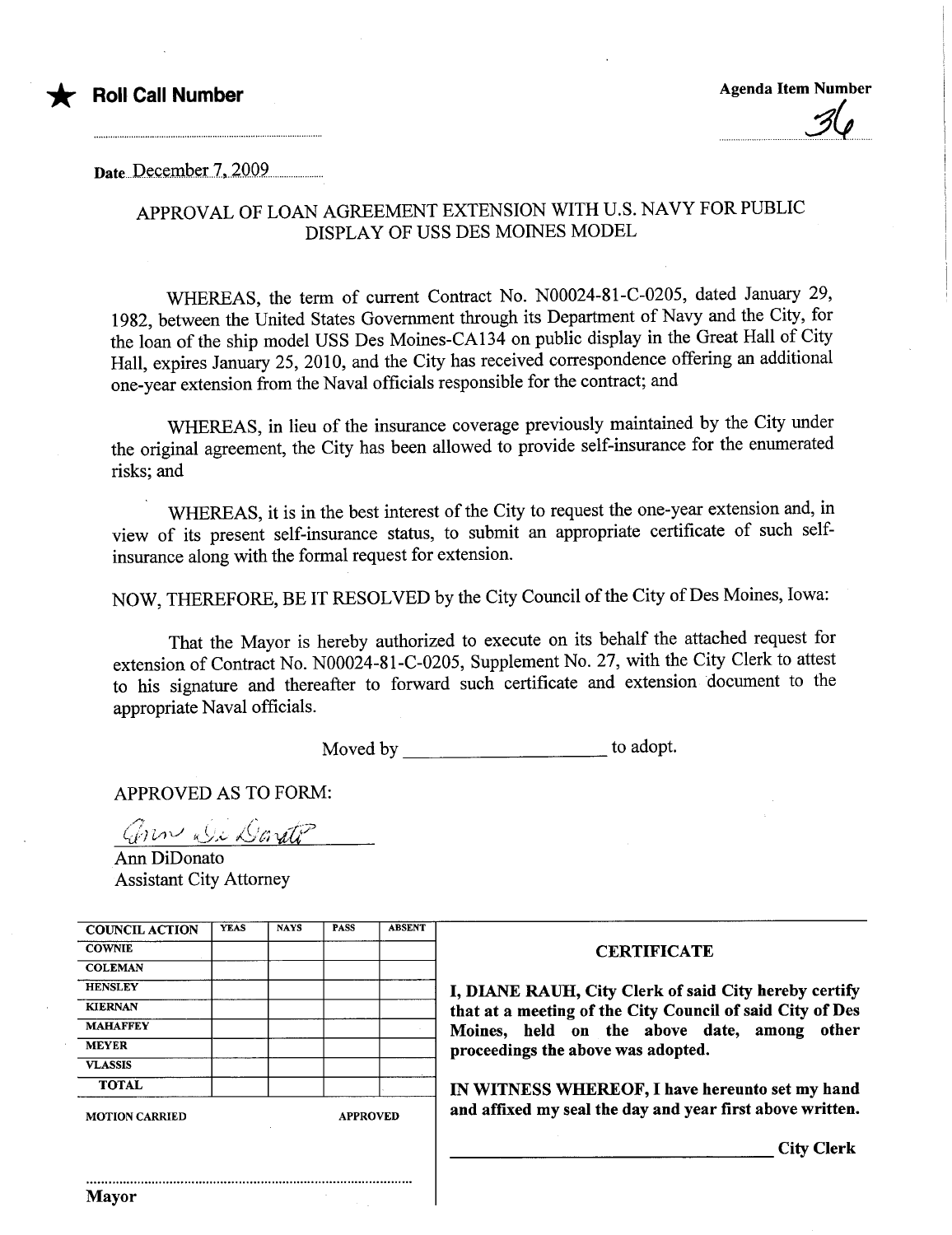

DES MOINES, IOWA 50309-1891 RISK MANAGEMENT (515) 283-4107

FAX: (515) 237-1670 ALL-AMERICA CITY 1949, 1976, 1981



November 23, 2009

Department of the Navy Attn: Patricia K. Dolan, Deputy Director Congressional and Public Affairs Naval Sea Systems Command 2531 Jefferson Davies Hwy Arlington, VA 22242-5160

Re: Navy Model Loan Program

Dear Ms. Dolan:

The City of Des Moines is self-insured for liability coverages up to \$2,000,000 per occurence, with an excess liability policy for claims that exceed that amount. The City's self-insurance program is backed by the full faith and credit of the City through its ability to levy taxes to meet its financial obligations. All City Buildings and contents, including Fine Arts coverage, are covered under the City's blanket property insurance policy with a \$100,000 deductible per occurence. The City requests that the Department of the Navy accept the City's self-insurance/excess insurance program as meeting the insurance requirements of loan program Contract No. 24-81-C-0205.

 $5/$ 

Sincerely.

Mark J. Schultz

**Risk Manager** 

Cc Diane Rauh, City Clerk Ann DiDonato, Assistant City Attorney